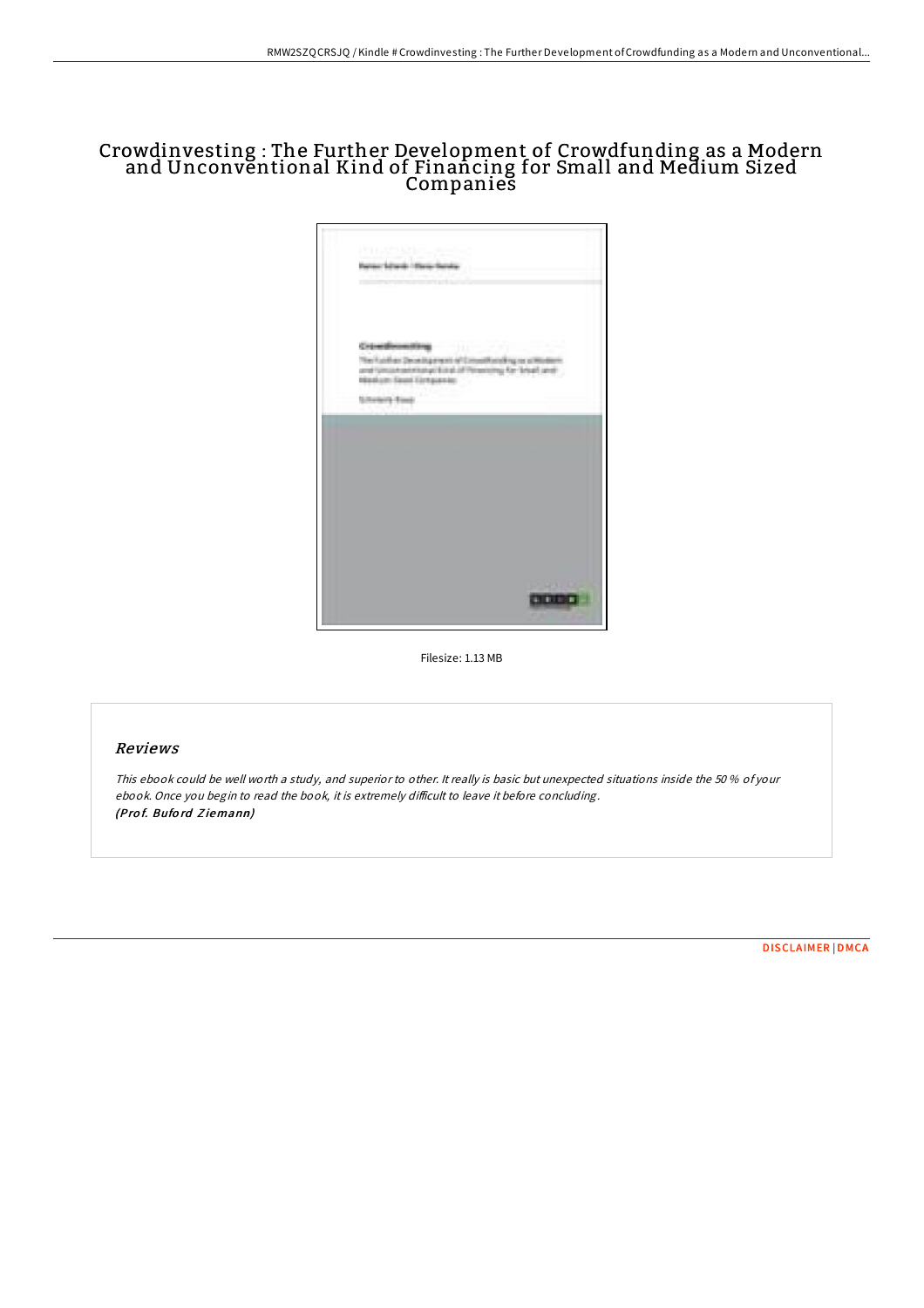### CROWDINVESTING : THE FURTHER DEVELOPMENT OF CROWDFUNDING AS A MODERN AND UNCONVENTIONAL KIND OF FINANCING FOR SMALL AND MEDIUM SIZED COMPANIES



To get Crowd investing : The Further Development of Crowd funding as a Modern and Unconventional Kind of Financing for Small and Medium Sized Companies PDF, make sure you follow the link listed below and download the file or gain access to additional information that are in conjuction with CROWDINVESTING : THE FURTHER DEVELOPMENT OF CROWDFUNDING AS A MODERN AND UNCONVENTIONAL KIND OF FINANCING FOR SMALL AND MEDIUM SIZED COMPANIES ebook.

GRIN Publishing Mai 2012, 2012. sonst. Bücher. Condition: Neu. Neuware - Scientific Essay from the year 2012 in the subject Business economics - Marketing, Corporate Communication, CRM, Market Research, Social Media, grade: keine, , course: Wissenschaftlicher Kongress, language: English, abstract: Currently, and especially after the recent global financial crisis, it has become not easier for companies to get financial resources for their specific investments . In particular it is diFicult to get conventional and traditional loans by banks to finance start ups or special and innovative projects of entrepreneurship. For this reason it is important to find new ways of financing. For this purpose, it seems useful, to modify the relatively new 'Crowdfunding' mainly and so far used for financing artistic projects into an appropriate kind of corporate financing, called 'CROWDINVESTING'. The following paper would theoretically develop the Crowdinvesting and encourage it to use in everyday business of SMEs .Keywords: Crowdfunding, crowdinvesting, corporate finance, credit clamp, funding, lending, SME; 16 pp. Englisch.

 $\blacksquare$ Read Crowdinvesting: The Further Development of Crowdfunding as a Modern and Unconventional Kind of [Financing](http://almighty24.tech/crowdinvesting-the-further-development-of-crowdf.html) for Small and Medium Sized Companies Online Download PDF Crowdinvesting: The Further Development of Crowdfunding as a Modern and Unconventional Kind of [Financing](http://almighty24.tech/crowdinvesting-the-further-development-of-crowdf.html) for Small and Medium Sized Companies